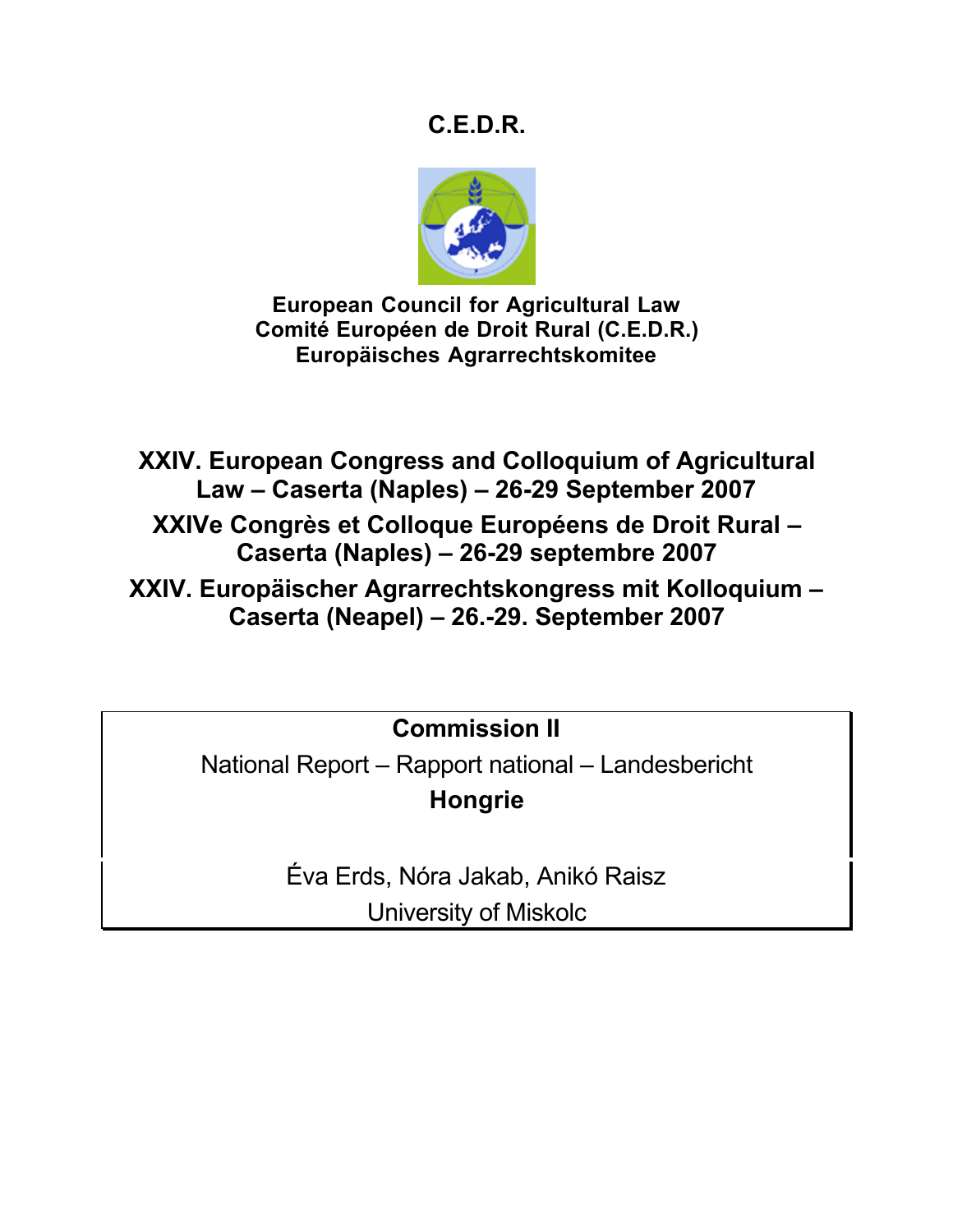# **XXIV European Congress and Colloquium of Agricultural Law Caserta (Naples) – 26-29 September 2007**

#### **Commission II**

## **JURISDICTION AND ALTERNATIVE DISPUTE SETTLEMENT RESOLUTION IN AGRICULTURE**

# **Hungarian National Report by**

# **Éva ERDS<sup>1</sup> – Nóra JAKAB<sup>2</sup> – Anikó RAISZ3**

**1. Set out briefly the principal Statutory provisions in your countra for Arbitration and whether the UNCITRAL model is followed (United Nations Commission on International Trade Law 1985). Are there any problems in practice in the operation of these rules in your country? I understand the following countries have not followed this model:- United Kingdom (Except Scotland where it has been adopted) The Netherlands, France and Switzerland)**

#### **Principal Statutory provisions for Arbitration are governed by Act LXXI of 1994 on Arbitration according to the UNCITRAL model. The model is followed entirely.**

-The Act - unless it provides otherwise - shall apply if the place (seat) of the "ad hoc" or institutional arbitral tribunal is in Hungary.

-In Sections 3 – 5 the stipulation for Arbitration and the procedure are laid down:

*"Instead of court proceedings, arbitration may take place, if*

*a) at least one of the parties is a person dealing professionally with economic activity, and the legal dispute is in connection with this activity, furthermore*

*b) the parties may dispose freely of the subject-matter of the procedings, and*

*c) the arbitration was stipulated in an arbitration agreement.*

*(2) Arbitration may be stipulated also in the absence of the condition provided in subsection (1), paragraph a), if this is permitted by an Act."*

-In section 6 the Waiver of the right to Objection is governed:

 $\overline{a}$ 

*"A party who knows that any provision of this Act from which the parties may derogate or any requirement of the arbitration agreement has not been complied with and yet proceeds with the*

<sup>&</sup>lt;sup>1</sup> Associate professor at the University of Miskolc, judge at the Arbitral Tribunal of the Chamber of **Commerce** 

 $2$  PhD-student at the University of Miskolc, Department for Labour and Agricultural Law

<sup>&</sup>lt;sup>3</sup> University assistant at the University of Miskolc, Department of Public International Law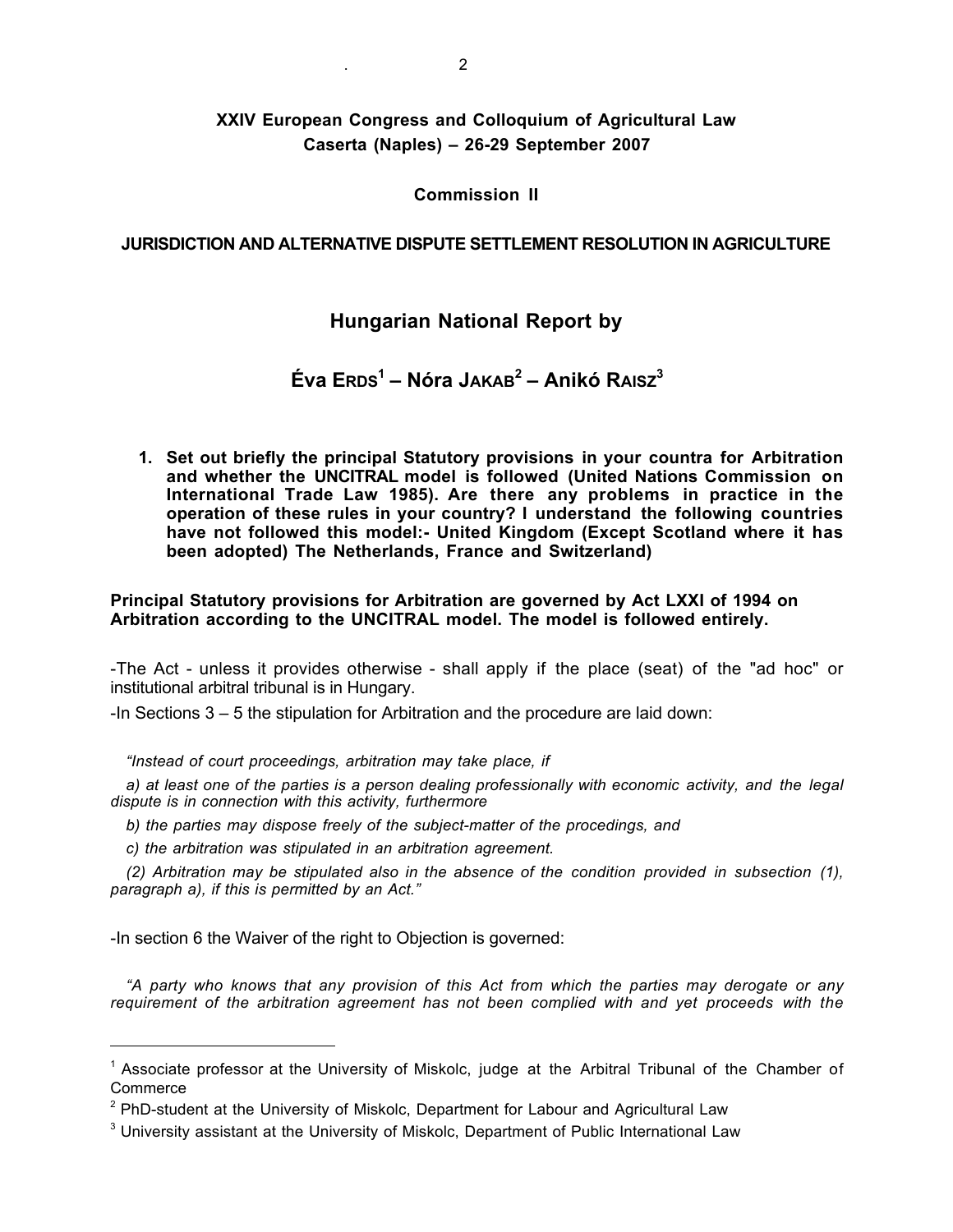*arbitration without stating his objection to such non-compliance immediately or, if a time-limit is provided therefore, within such period of time, shall be deemed to have waived his right to object."*

-In Sections 7-8 the role of the courts is declared, i.e. no court shall intervene except where so provided in the Act.

-In Chapter II the composition of Arbitral Tribunal, the appointment of Arbitrators and substitute Arbitrators, the termination of mandate of arbitrators.

For example:

The following may not be arbitrators

a) those under 24 years of age;

b) those who have been barred from public affairs by a non-appealable court judgement;

c) those who have been non-appealably placed under curatorship by the court;

d) those who have been sentenced to imprisonment to be excecuted non-appealably, until they are dispensed from the disadvanteges attached to a criminal record.

*"(1) An arbitrator may be challenged only if circumstances exist which give rise to justifiable doubts as to his indpendency or impartiality, or if he does not posses the necessary qualifications agreed to by the parties.*

*(2) A party may challenge an arbitrator appointed by it or in whose appointment it has participated only for reasons, on the basis of subsection (1), of which he becomes aware after the appointment has been made." Section 18*

- In Sections 24-25 the ruling of the Arbitral Tribunal on its Own Jurisdiction as follows:

*"(1) The arbitral tribunal may rule on its own jurisdiction, including any objections with respect to the existence or validity of the arbitration agreement. For this purpose, an arbitration clause which forms part of a contract shall be treated as an agreement independent of the other terms of the contract.*

*(2) A decision by the arbitral tribunal that the contract is null and void, shall not entail ipso jure the invalidity of the arbitration clause.*

*(3) A plea that the arbitral tribunal does not have jurisdiction shall be raised not later than the submission of the statement of defence, while the plea based on the excess of the jurisdiction of the arbitral tribunal shall be raised without delay when the alleged excess of the jurisdiction was made. The arbitral tribunal may admit a later plea as well, if it considers the delay justified.*

*(4) A party is not precluded from raising a plea concerning the jurisdiction of the arbitral tribunal by the fact that it has appointed, or participated in the appointment of, an arbitrator." Section 24*

*(1) The arbitral tribunal may rule on a plea referred to in Section 24 either when the plea is raised or in an award on the merits. If the arbitral tribunal rules that it has jurisdiction, any party may request the court specified in Section 51, within thirty days of receiving notice on that ruling, to decide on the jurisdiction of the arbitral tribunal.*

*(2) While such a request is pending, the arbitral tribunal may continue the arbitral proceedings and make an award." Section 25*

-There are Sections dealing with:

- a. equal treatment of parties
- b. determination of rules of procedure
- c. exclusion of publicity,
- d. language of the proceedings,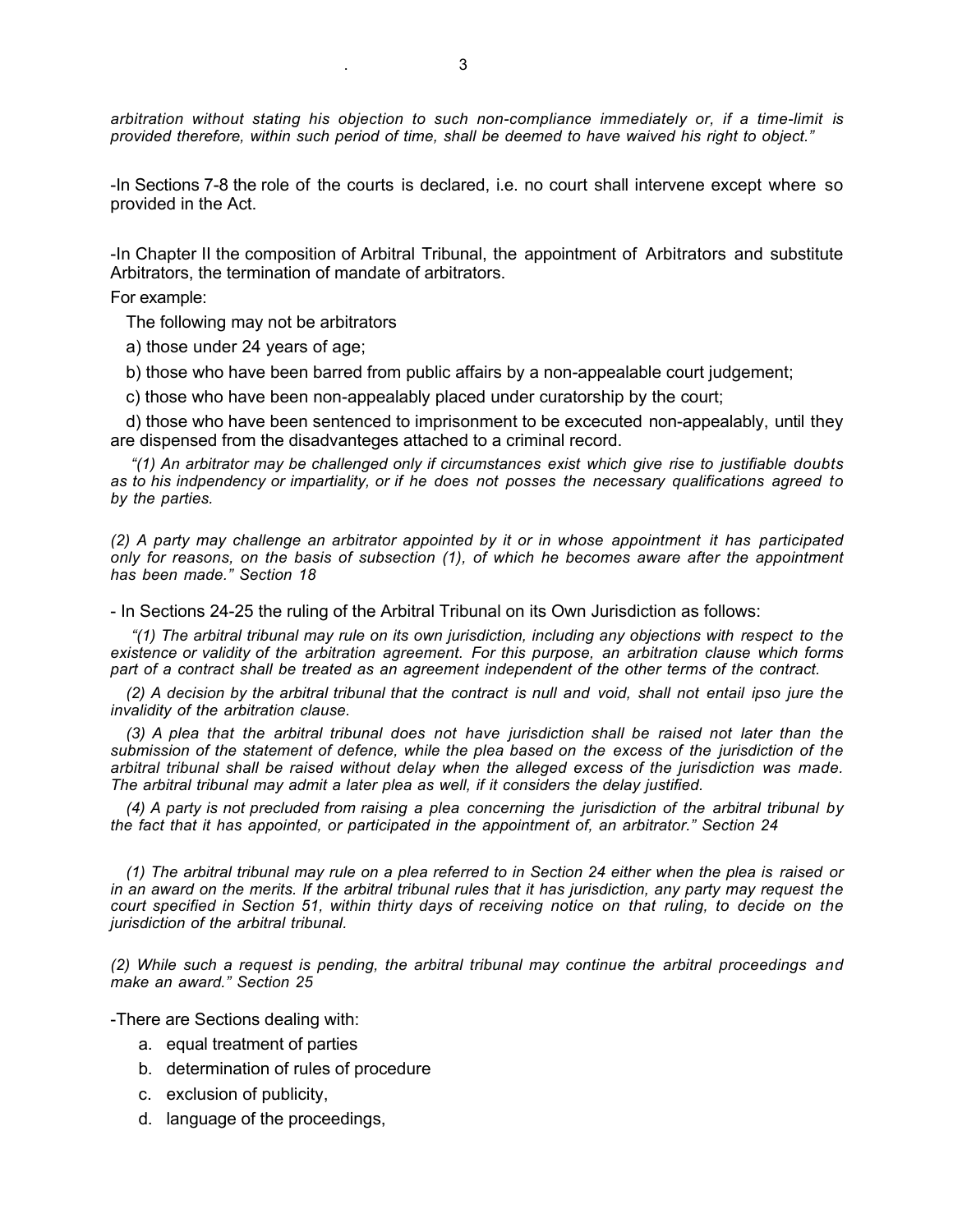#### e. place of arbitration,

*"(1) The parties are free to agree on the place of arbitration. Failing such agreement, the place of arbitration shall be determined by the arbitral tribunal having regard to the circumstances of the case, while the institutional arbitral tribunal shall act at its seat specified in its deed of foundation.*

*(2) Notwithstanding the provision of subsection (1), the arbitral tribunal may - unless otherwise agreed by the parties - meet at any place for consultation among its members, for hearing the parties, witnesses or experts, as well as for inspection of objects and documents." Section 31*

- f. commencement of arbitral proceedings
- g. statement of claim and reply

"(1) The claimant shall state its claim, the facts supporting it, the points at issue, within the period defined by the parties or by the arbitral tribunal, while the respondent shall state its defence relating thereto. The parties may also agree otherwise as to the required elements of such statements.

(2) The parties may submit, together with their statements, all the documents which they consider to be relevant, or may refer to any documents or other evidence which they wish to submit.

(3) Unless otherwise agreed by the parties, either party may amend or supplement its statement of claim or defence during the course of the arbitral proceedings, unless the arbitral tribunal excludes the submission thereof due to the delay caused by this procedure.

(4) Where a provision of this Act, other than Section 35, subsection (1), refers to a claim, it also applies to a counter-claim, and where it refers to a defence, it also applies to a defence to such a counter-claim." *Section 33*

h. oral hearing and written proceedings

*"(1) Subject to any contrary agreement by the parties, the arbitral tribunal shall hear the parties and give them the opportunity to submit their petitions. The arbitral tribunal shall hear the witnesses and experts present, but it cannot apply a fine or another means of coercion." Section 34*

- i. default of party
- j. appointment of an expert

"*(1) Unless otherwise agreed by the parties if without showing sufficient cause the claimant fails to communicate its statement of claim, the arbitral tribunal shall terminate the proceedings." Section 35*

- k. court assistance
- l. making of award and termination of proceedings

*"(1) Arbitral tribunals consisting of more than one arbitrator shall make their decisions, unless otherwise agreed by the parties, by a majority of votes. Failing majority, the presiding arbitrator shall decide.*

*(2) Questions of procedure may also be decided by the presiding arbitrator, if so authorized by the parties or by all members of the arbitral tribunal". Section 38*

*"(1) The arbitral proceedings are terminated by a final award passed on the merits of the case, or by an order of termination of the arbitral tribunal.*

*(2) The arbitral tribunal shall issue an order for the termination of the proceedings, if*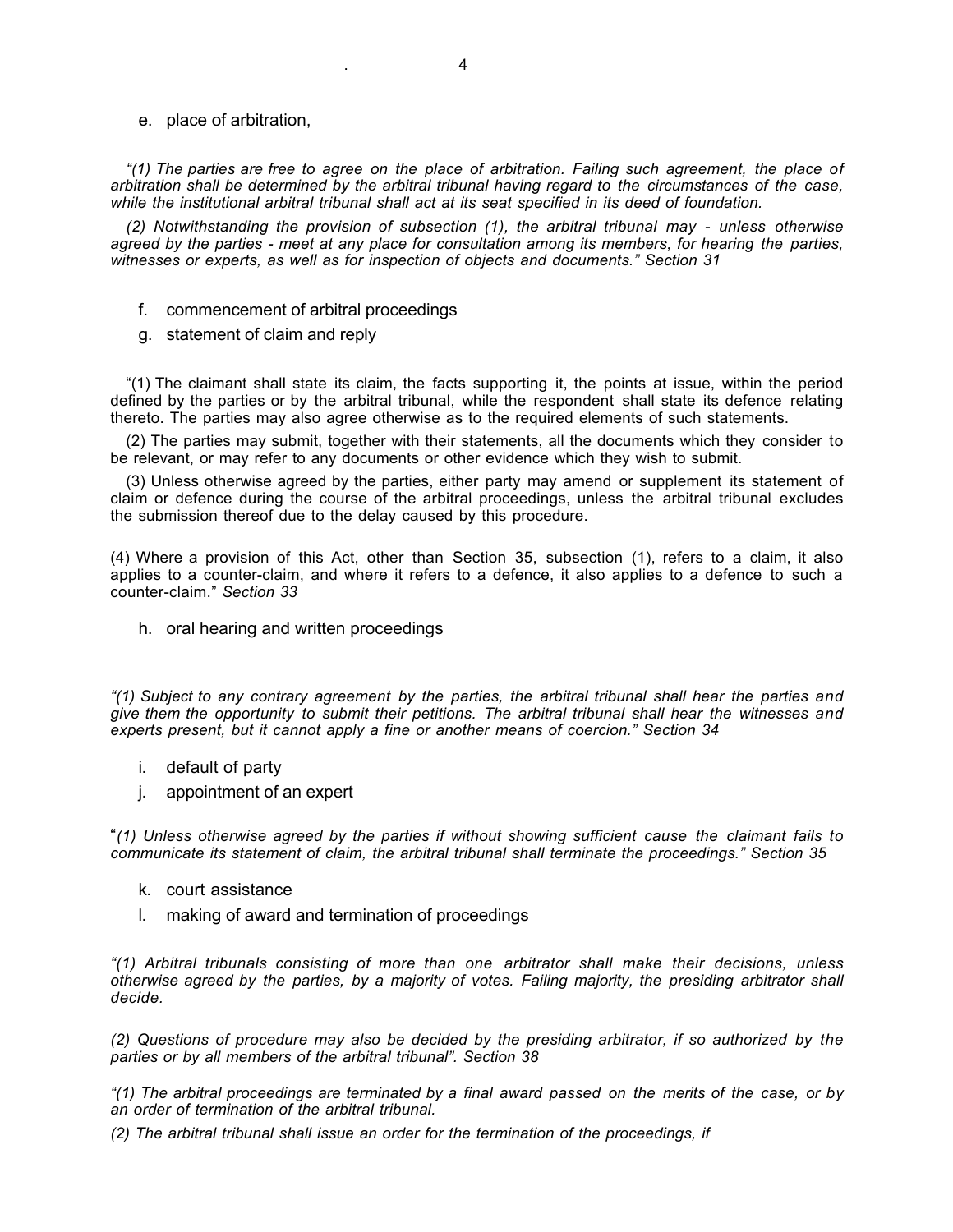*a) the claimant fails to submit its stetement of claim [Section 35, subsection (1)];*

*b) the claimant withdraws its claim, unless the respondent objects thereto, and the arbitral tribunal recognizes the latter's legitimate interest in obtaining a final settlement of the dispute;*

*c) the parties agree on the termination of the proceedings;*

*d) the arbitral tribunal finds that the continuation of the proceedings has, for any other reason, become unnecessary or impossible.*

*(3) The mandate of the arbitral tribunal terminates with the termination of the proceedings, except for the proceedings." Section 42*

- m. settlement
- n. form and contents of award
- o. correction, interpretation of award; additional award
- p. international arbitral proceedings
- q. procedure in international cases

*"(1) In the course of international arbitral proceedings the provisions of Chapters I to V shall apply with the differences included in this Chapter.*

*(2) In case of international arbitration Section 8 and - in case of reciprocity - Section 37, subsection (1) shall also apply if the seat of an arbitral tribunal is outside of Hungary.*

*(3) In international cases - unless otherwise provided by law - the permanent arbitration court of the Hungarian Chamber of Commerce and Industry shall act as permanent arbitral tribunal." Section 46*

- r. proceedings of the court
- s. jurisdiction, competence

*"Cases in connection with arbitral proceedings fall - with the exceptions regulated in Section 37 within the jurisdiction of the county courts. Section 51*

*In matters in connection with arbitral proceedings, the competent county court is that which is located in the territory where the seat (place of business) of the respondent is to be found, or in the territory of which the contract resulting in the dispute was concluded. If the competent court may not be established in this way, the Metrpolitan Court shall act. Section 52*

*The court shall act - with the exception of the action for invalidating the arbitral award - in noncontentious procedure, without the co-operation of lay assessors. Against its decision, no appeal or review lies." Section 53*

- t. setting aside of the award of an arbitral tribunal
- u. recognition and enforcement of award of arbitral tribunal

*"The effect of an award of an arbitral tribunal is the same as that of a non-appealable court judgement; the execution thereof is governed by the legal rules on execution by court. Section 58*

*The court shall refuse to execute the award of the arbitral tribunal, if, in its judgement a) the subject-matter of the dispute is not subject to arbitration under Hungarian law, or*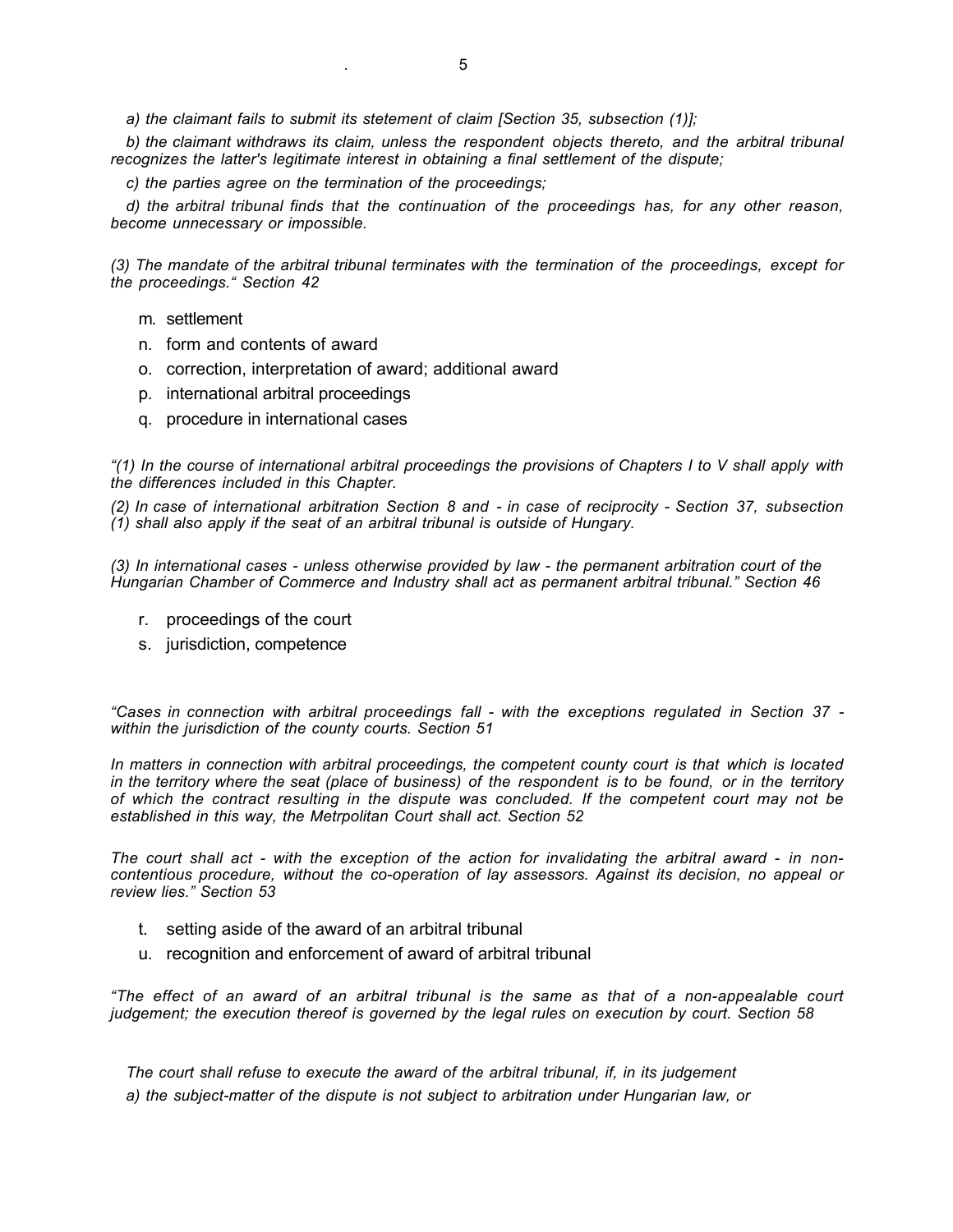*b) the award is contrary to the rules of Hungarian public order. Section 59*

*The party that makes a reference to an award of the arbitral tribunal, or applies for its enforcement, shall supply the original award or a certified copy thereof. If the award is not in the Hungarian language, the party shall also attach a certified Hungarian translation." Section 60*

#### **2. Set out the Statutory Tribbunals dealing with Rural Disoutes in your country. Are there any problems in practice in the operation of these rules in your country?**

In Hungary, $4$  only one form of alternative jurisdiction is working in the field of agriculture *strictu sensu*, the Arbitral Tribunal of the Hungarian Chamber of Agriculture. There is another arbitration working at the Chamber of Commerce, where a great number of cases deal with agriculture related questions, that is buying and selling of agricultural products, such as default in paying, default in delivery, problems in connection with the warranty, etc. It could be a problem to determine what is the subject of agriculture<sup>5</sup> and agricultural arbitration, nevertheless the arbitratory jurisdiction managed so far to act without interfering into each other's competence; the great number of cases arriving at the Arbitral Tribunal of the Chamber of Commerce have as a reason that e.g. abroad it is not well-known that there exists an Arbitral Tribunal of the Hungarian Chamber of Agriculture. Furthermore, there is another alternative way to solve disputes in the frame of the Chamber of Agriculture, that is attached to the consumers' protection. Act CLV/1997 on Consumers' Protection determines the establishment of Conciliatory Counsels. The Counsel's aim is to solve quick and efficiently disputes between consumers and farmers, in reaching a friendly settlement. These started to work by 1<sup>st</sup> January 1999, nevertheless as to agricultural matters there have been practically no relevant cases so far.

#### **The Hungarian Chamber of Agriculture**

 $\overline{a}$ 

In order to diminish the role of the state in the economy, which switched for fourty years before 1989/90 between monopol and overwhelming, the Hungarian Parliament (hereinafter: Parliament) created with Act XVI/1994 the Chambers of Economy. According to this, the Hungarian Chamber of Agriculture was created the 20<sup>th</sup> December 1994 as a public corporation having legal personality with a nation wide competence dealing with public tasks. The Parliament adopted Act CXXI/1999 the 21<sup>st</sup> December 1999, the new law on Chambers of Economy. The Chambers were accordingly reorganized in 2000.

Members of the Hungarian Chamber of Agriculture are the Chambers of Agriculture of the capital and the regions. The 20 regional Chambers of Agriculture are equally public corporations, their members are the economic organizations<sup>6</sup> pursuing agricultural, forestry, commercial fishing

<sup>&</sup>lt;sup>4</sup> See Csák, Csilla: A magyar agrárjog átalakulása 1985/1990-2005, in: Jakab, András – Takács, Péter (ed.): *A magyar jogrendszer átalakulása 1985/1990-2005* ( Vol. II), Budapest, Gondolat, 2007. pp. 744-747

<sup>&</sup>lt;sup>5</sup> See Szilágyi, János Ede: Az agrárjog dogmatikájának új alapjai – útban a természeti er\_források joga felé? (New Basis for the Dogmatics of Agricultural Law – Heading for the 'Law of Natural Resources'), Jogtudományi Közlöny, March 2007, No. 3

<sup>&</sup>lt;sup>6</sup> According to Article 685 of Act IV/1959 on the Civil Code of the Republic of Hungary, 'economic organization' means state-owned companies, other state-owned economic agencies, cooperatives, business associations, professional associations, the European Economic Interest Grouping,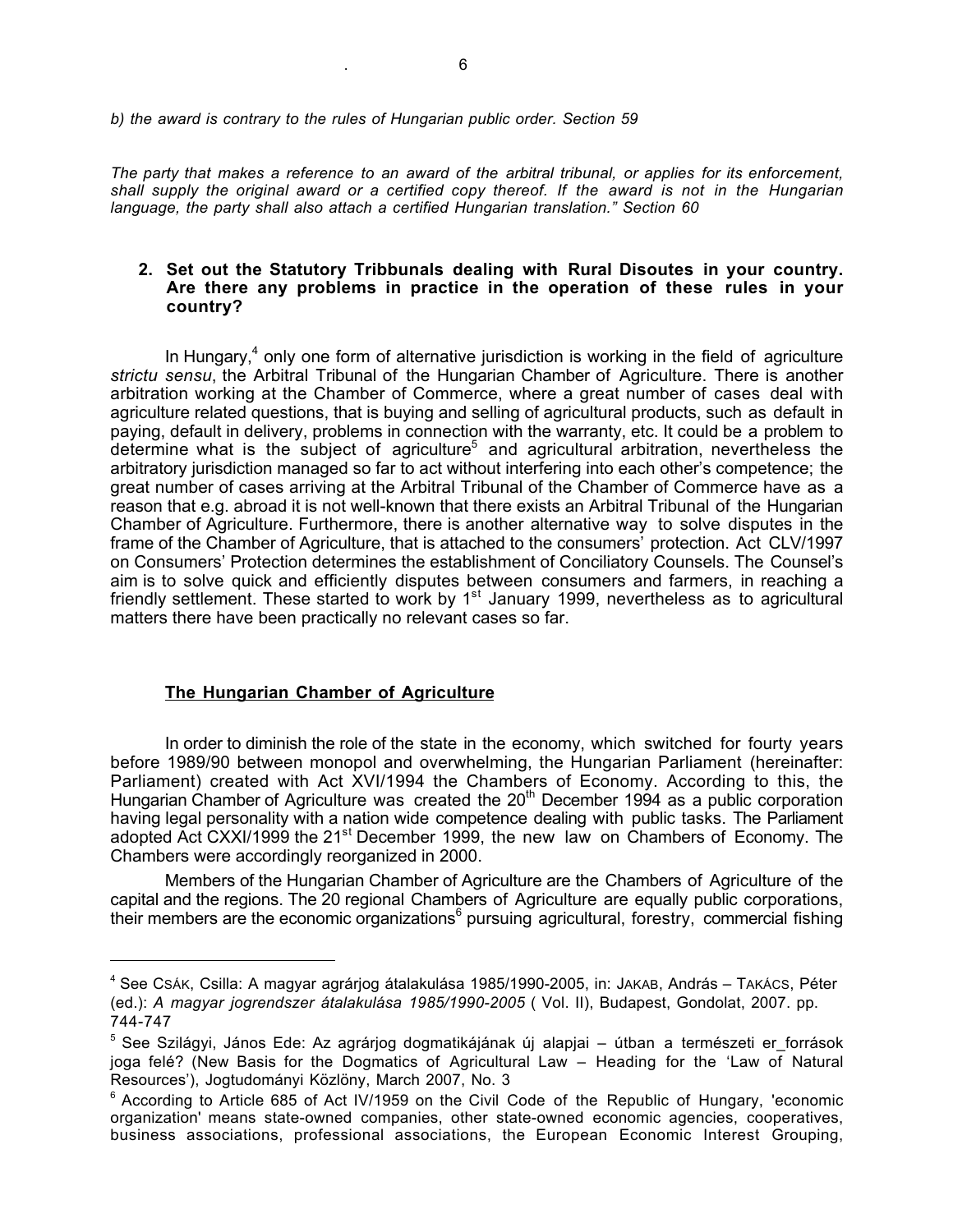and hunting activity, inclusively the directly connected processing, trading and service activity. The Chambers of Agriculture actually have 11 000 voluntary members, one-third 'small-scale agricultural producer', one-third private entrepreneurs and one-third economic organizations having legal personality. The members represent 60 percent of the gross agricultural production.

Tasks of the Hungarian Chamber of Agriculture are to:

*a)* evaluate and comment on economy-related propositions and legislative bills;

*b)* maintain contact with the national organizations of foreign chambers of economy, and international economic organizations. For example, the Chambers of Agriculture of the V4<sup>7</sup>countries have yearly 3-4 meetings in order to coordinate our agricultural interests and various questions of the CAP.<sup>8</sup>

*c)* coordinate the manner in which the chambers of commerce disseminate economic information and publicity in foreign countries, from Hungary to foreign countries, and in Hungary for foreigners;

*d)* organize events showcasing the Hungarian economy;

*e)* develop a uniform system for registering members in chambers of economy;

f) draft a code of ethics containing the rules of ethics governing unfair market practices;

*g)* participate, in accordance with the provisions of other laws, in the work of national councils and bodies.

 $h$ ) lay down the principles for dividing the central subsidies<sup>9</sup> provided for the fulfillment of public duties among the regional chambers of economy;

*i)* draw up the self-administration rules providing a single platform for the fulfillment of public duties conferred upon the chambers. (Act CXXI/1999, Article 12(1))

*j*) convey an opinion on whether a standard term in a consumer contract should be treated unfair, unless the standard contract conditions in question is prescribed mandatory by law.

#### **The Arbitral Tribunal**

 $\overline{a}$ 

The institution of arbitration is incredibly old, it was already used in the Hittite and the Hellene territories.<sup>10</sup> Already the story of Troy is based on a decision of an arbitrator, Prince Paris. (Actually, he shows one of the reasons to annul such a judgment: embracery…) In the Middle Ages, the princes took the role of an arbitrator, sometimes for the request of the pope. Since the end of the 18<sup>th</sup> century, it is from the United States of America that arbitration unfolds in international law. (In this development the two Hague agreements of 1899 and 1907 are significant, dealing with *ad hoc* arbitral tribunals and the Permanent Court of Arbitration.)

In the last decades in national as well in international level, arbitration became more and more significant again, even as to disputes of parties in economic relations, and – in international level – environmental questions are solved this way as well.<sup>11</sup>

Therefore, Act LXXI/1994 on Arbitration was adopted by the Parliament.

nonprofit companies, companies of certain legal entities, subsidiaries, water management organizations, forest management associations, court bailiffs' offices, and private entrepreneurs.

<sup>&</sup>lt;sup>7</sup> Visegrád 4: Czech Republic, Hungary, Poland and Slovakia. The first EU wide consultation of Chambers of Agriculture took place the  $6<sup>th</sup>$  October 2005 in Poznan.

<sup>&</sup>lt;sup>8</sup> See our national report in Commission I – written by SzILÁGYI, János Ede. And on the CAP: SzILÁGYI, János Ede: EU – Common Agricultural Policy, EuPA, to appear.

<sup>9</sup> See furthermore: OLAJOS, István: Az agrár- és vidékfejlesztési támogatások eljárása, pp. 359-368

<sup>10</sup> See furthermore: KOVÁCS, Péter: *Nemzetközi közjog (Public international law)*, Budapest, Osiris, 2006. p. 472 ff.

 $11$  PCA: Case on the chlor-pollution of the Rhine (France v. the Netherlands), March 12, 2004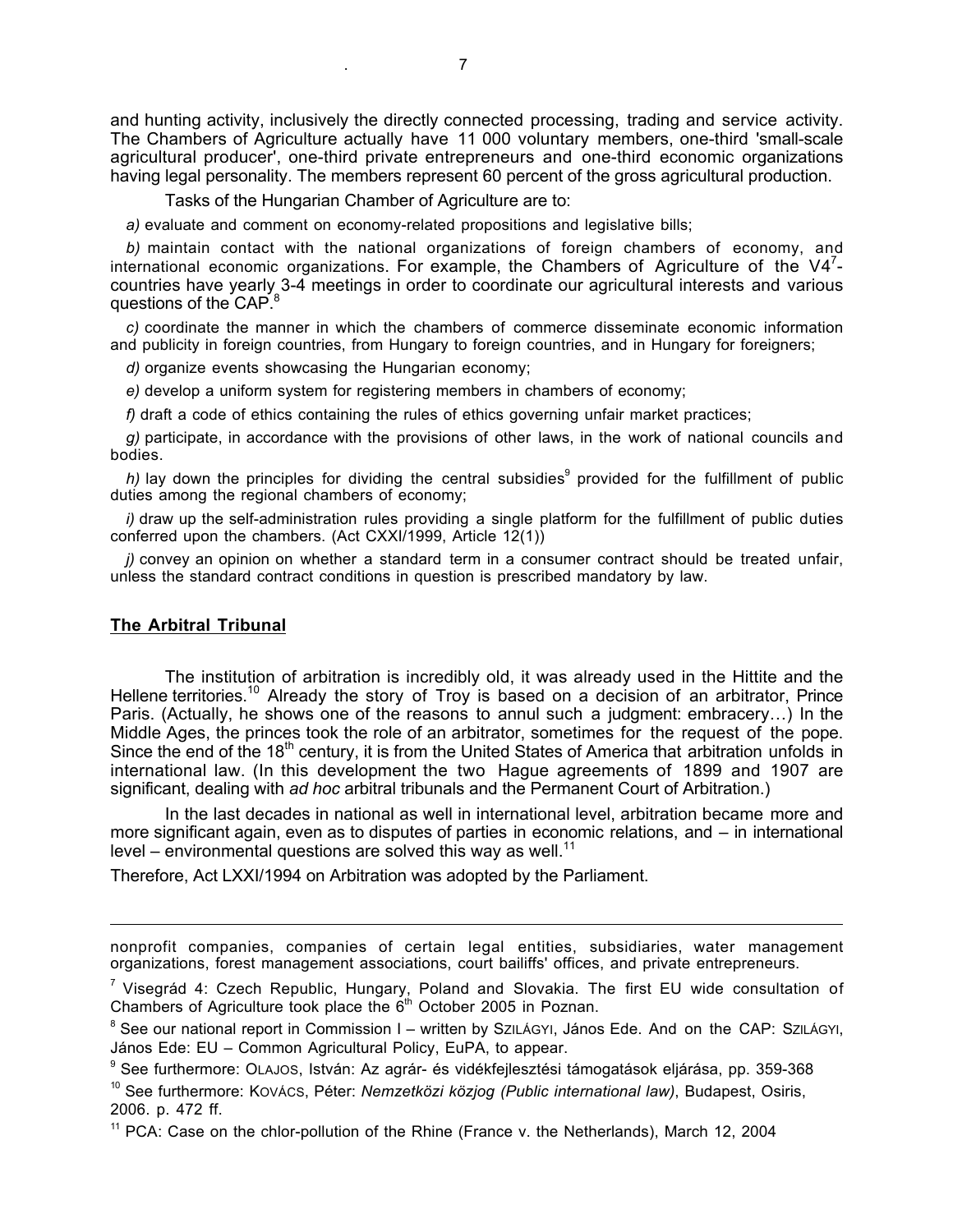According to Article 2 of Act LXXI/1994 and Article 12 (2) of Act CXXI/1999 (on Economic Chambers) the Hungarian Chamber of Agriculture created a permanent Arbitral Tribunal in order to solve disputes occurring in the agriculture. The Hungarian Chamber of Agriculture adopter the  $5<sup>th</sup>$  May 1997 in its general assembly the Procedure of Rules of the Permanent Arbitral Tribunal working at the Hungarian Chamber of Agriculture, and gave an authorization for the Arbitral Tribunal to start its work, which happened the  $15<sup>th</sup>$  October 1997 – so in some days exactly a decade ago – and has from year to year more cases to deal with. Nevertheless, this form of alternative jurisdiction has not yet reached the status it has in Western European countries, therefore in Hungary the advantages of arbitration – especially in the field of agriculture<sup>12</sup> – has to be mentioned:

- i. Expertise: Not contesting the legal expertise of the ordinary courts, it is a great advantage that in the nomenclature of the arbitratory judges besides lawyers also acknowledged experts of the agriculture take place. They are nominated by the regional Chambers. These experts are optional judges in the given cases and guarantee therefore the special competence as well.
- ii. Promptitude: The adjudicating judge or section of judges is obliged to decide within 6 months – compared to the processes before the ordinary courts where a duration of 2 years is the average, here the average is 3 months. The urgency procedure ensures that within 30 days a hearing is held, and within 60 years there is a judgments on the merits. It serves that within a very short time binding decisions are made. Also procedures are possible where there is only a written, and no oral part.
- iii. Cheapness: The fees of the procedures are as a whole much lower than the dues by the ordinary courts. It is also due to the fact that it is a one-instance procedure, and so better for the entrepreneurs, the companies as well as others interested in the process.

The Arbitral Tribunal aims to close the dispute with a friendly settlement of the parties. This friendly settlement can be concluded in the process and then contained in the judgment, or a iudament without a friendly settlement can be delivered – the judgment's legal force is equal to that of a judgment of an ordinary tribunal. The judgments are executory without further delay. The declaration of their annulment is only possible in cases determined explicitly by the law. (There has not been an annulment so far.)

In the procedure before the Arbitral Tribunal both parties can assign judge or judges into the section, from the names of the above metioned nomenclature. That is how the parties feel much more being the lords of the process than in processes before the ordinary tribunals. In most of the cases judgments are delivered in cases involving great financial interests. For the parties it is of high relevance in most of the cases that their finances are not published, therefore – unless the parties indicated it otherwise – the procedure before the Arbitral Tribunal is not open.

Possible is that the parties indicate the acceptance of the Arbitral Tribunal's competence in the contracts with a compromise clause saying the Arbitral Tribunal can decide in disputes in connection with the contract's validity, interpretation, non-fulfillment or cancellation. Another option is that the parties sign a declaration together after the conclusion of the respective contract.

As the processes are not open to the public, it is not at all possible to maintain information on the concrete cases. All that we could find out is due to the kind help of the president of the Arbitral Tribunal, *Dr. János Jancsó*. As he said, there is a documentation in preparation (for the

 $12$  As, e.g. in the Artbitration Tribunal of the Chamber of Commerce, there is a huge number of cases each year. It is probably originated in the times before the change of system 1989/1990 and the commercial problems of foreign companies in the socialist Hungary, which they could only solve via special arbitratory tribunals as the ordinary jurisdictional ways were quasi not open for them. (In most of the cases the arbitration clause of that time just remained in the rewritten contracts.)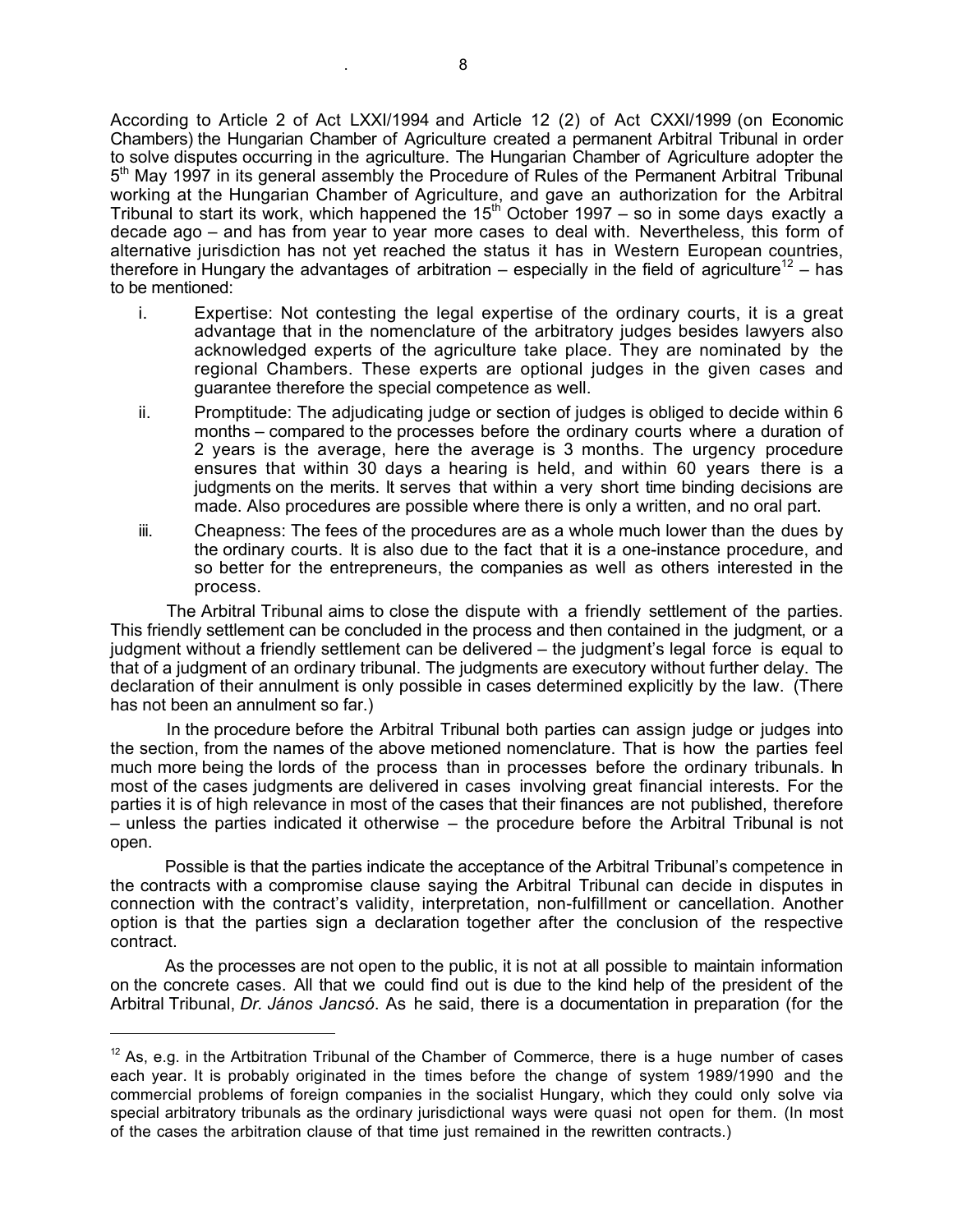tenth anniversary of the functioning of the Tribunal) where – protecting the interests of the parties – the most important or interesting cases are going to be collected, but even with his kind cooperation we could only get a little part of the information. Nevertheless, this book coming out hopefully in the near future serves to show and examine the jurisdiction in the concrete cases and their experiences. Although it cannot help us further in the Caserta 2007 meeting, I am convinced that it is going to be an interesting lecture.

Generally we can say that the number of cases coming before the Arbitral Tribunal is varying each year, but in 1997 and in the first semester of 1998 the focus was on the organization. The second half of 1998 brought the first cases and the hearings in them (altogether five). Next year already 16 cases were brought before the Tribunal, in 2000 even 22. The change of the Chambers' system affected the work of the Tribunal as well: in 2001 18, and in 2002 only 8 cases were brought before the Tribual. Reason was that less contracts included the clause of compromise, partly because of the insecure situation of the Chambers, partly because of the judgments not always favourable for engrosser companies. In 2003 a new group of cases appeared, that of the chemical fertilizers bought with a discount: this year the Tribunal had to deal with altogether 46 cases. 2004 the Tribunal had to face 96 cases – that is a great improvement. This is when the petitions of the Biokontroll Kht. appeared (the public interest is the reason why it is not a secret). 2005 the number of cases fell to 38. This tendency continued in 2006 as well, last year the Tribunal had only 12 cases. Besides the insecure situation of the Chamber also the change in the market was visible, namely that instead of buying up interventional selling was in the focus.

#### **Rules of the Arbitral Tribunal of the Chamber of Agriculture**

Above all, as by other tribunals as well, one or more judges adjudicate, if more, their number is always even. Nevertheless, there are some rules determining who can turn to the Arbitral Tribunal: at least one of the parties has to be professionally engaged in economic activity and the legal dispute has to be in connection with this activity, the parties have to be able to freely dispose over the subject of the proceeding, and they had to condition in the contract the arbitratory procedure. The compromise (agreement on arbitration) has to be written, the Rules of Procedure (hereinafter: RP) even accepts a compromise through modern technics, i.e. email or sms!!! (Article 1 (5) RP as well as Article 3 of Act LXXI/1994) Another key point is the budget of the Tribunal which comes mainly from the fees of the procedures and some help from the part of the Hungarian Chamber of Agriculture (see Article 2 RP). The rules for the judges are somewhat similar to those for judges in ordinary tribunals: they have to be independent and impartial, they cannot represent the parties, they are obliged to keep the circumstances in secret, even after the procedure. Nevertheless, they have to be over 24 and fulfilling all the consequences for a judge (clean sheet, not under wardship, etc.) (Article 4 RP). The applicable law is the 'Hungarian material law' (Article 16 RP), the language of the procedure is not forcedly Hungarian, as by the Arbitral Tribunal of the Chamber of Commerce, here as well other languages can be used (Article 17 RP). Also the Act LXXI/1994 on arbitration is the source of these rules where it is among others determined that (as partly mentioned above in Question 1):

27. In the course of the arbitral proceedings the parties shall be treated with equality, and each party shall be given the opportunity of presenting its case.

28. Subject to the provisions of this Act, the parties are free to agree on the rules of procedure to be followed by the arbitral tribunal, including also the stipulation of the rules of procedure of an institutional arbitral tribunal. Failing such agreement the arbitral tribunal may, subject to the provisions of this Act, determine the rules of procedure at its own discretion.

31. (1) The parties are free to agree on the place of arbitration. Failing such agreement, the place of arbitration shall be determined by the arbitral tribunal having regard to the circumstances of the case, while the institutional arbitral tribunal shall act at its seat specified in its deed of foundation.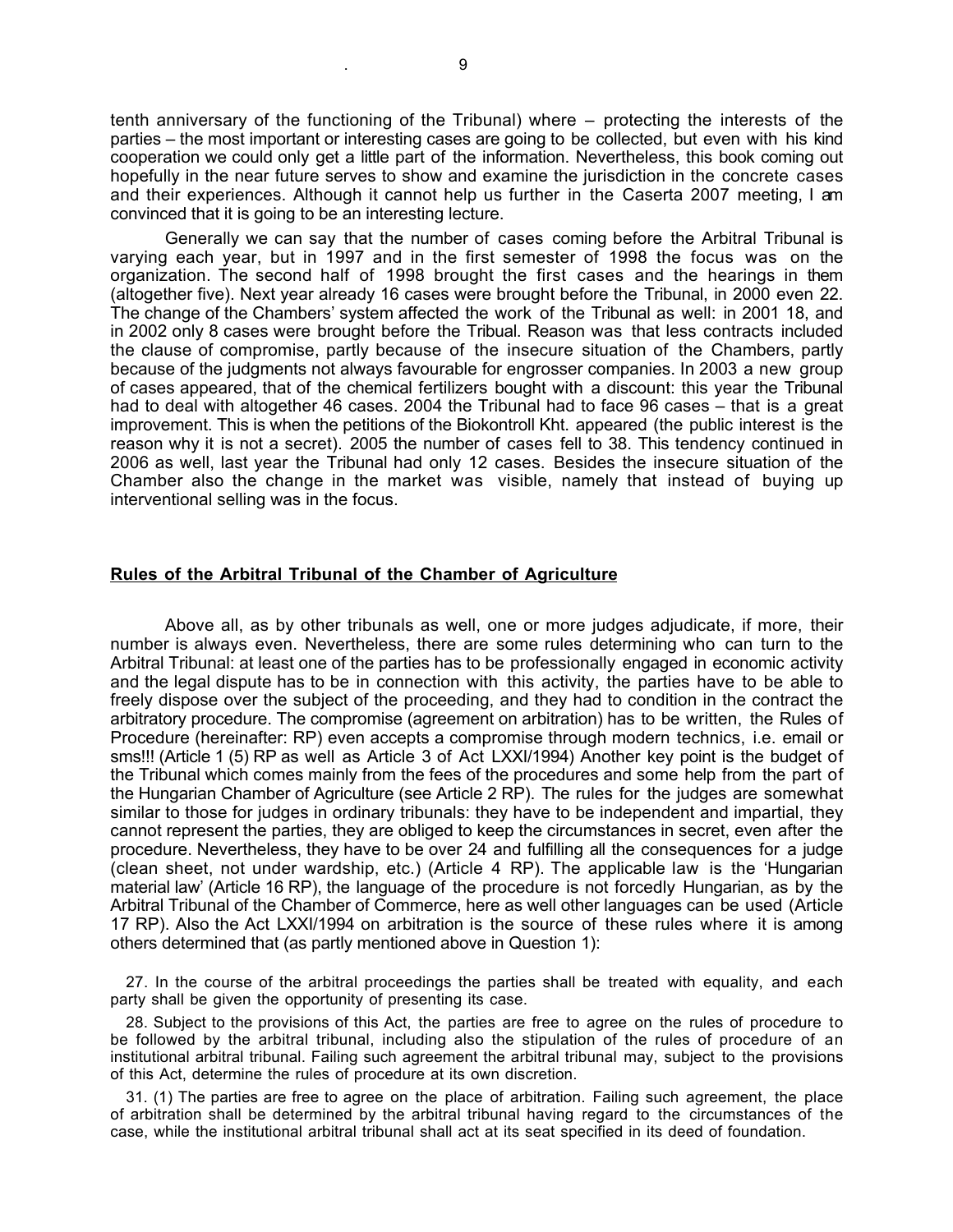(2) Notwithstanding the provision of subsection (1), the arbitral tribunal may - unless otherwise agreed by the parties - meet at any place for consultation among its members, for hearing the parties, witnesses or experts, as well as for inspection of objects and documents.

34. (1) Subject to any contrary agreement by the parties, the arbitral tribunal shall hear the parties and give them the opportunity to submit their petitions. The arbitral tribunal shall hear the witnesses and experts present, but it cannot apply a fine or another means of coercion.

Article 20 RP (according to Article 29 of Act LXXI/1994 declaring that the arbitral proceedings are not public) determines that nobody – only the parties and the Tribunal – has the right to look into the documents of the procedure. As we presume, the two major problems are the complete non-publicity and the lack of knowledge about the Tribunal; positive is that – even when not progressively – it is working, and that absolutely lawfully (no decision has been annuled so far by ordinary tribunals).

#### **3. Set out any Statutory Provisions or lack of them dealing with Independent Assessors. Are there any problems in practice either with these rules or lack of rules in your country?**

Hungary does not have any Statutory provisions alike.

## **4. Set out any Statutory Provisions or lack of them dealing with Mediation.**

#### **I. Directive SEC(2004) 1314**

There are not so many documents regarding the proposal in Hungary. The aim of the Draft directive is to make mediation widely known as a practical way of settling disputes. This draft prescribes a frame directive, which will be applicable to disputes over the borders. The issues of the directive are going to be:

- a. the improvement of the quality of the mediation
- b. establishment of connection between the civil procedure and mediation,
- c. the enforcement of decisions.  $13$

#### **II. Short answers to the questions:14**

#### **Question 4.1. How is the Directive SEC(2004) 1314 applied in your country?. If your country is not in the EU have any similar systems been adopted and how are these promoted?**

The draft Directive SEC (2004) 1314 will be fully applied in Hungary. In the course of the creation of the Directive, Hungary finds it important to have a directive in the field of mediation. The

 $13$  Information is based upon the experiences of NÉMETH, Csaba, who was member of the Hungarian Delegation in 2004 in Brussels.

 $14$  The answers are based on the same source of information too.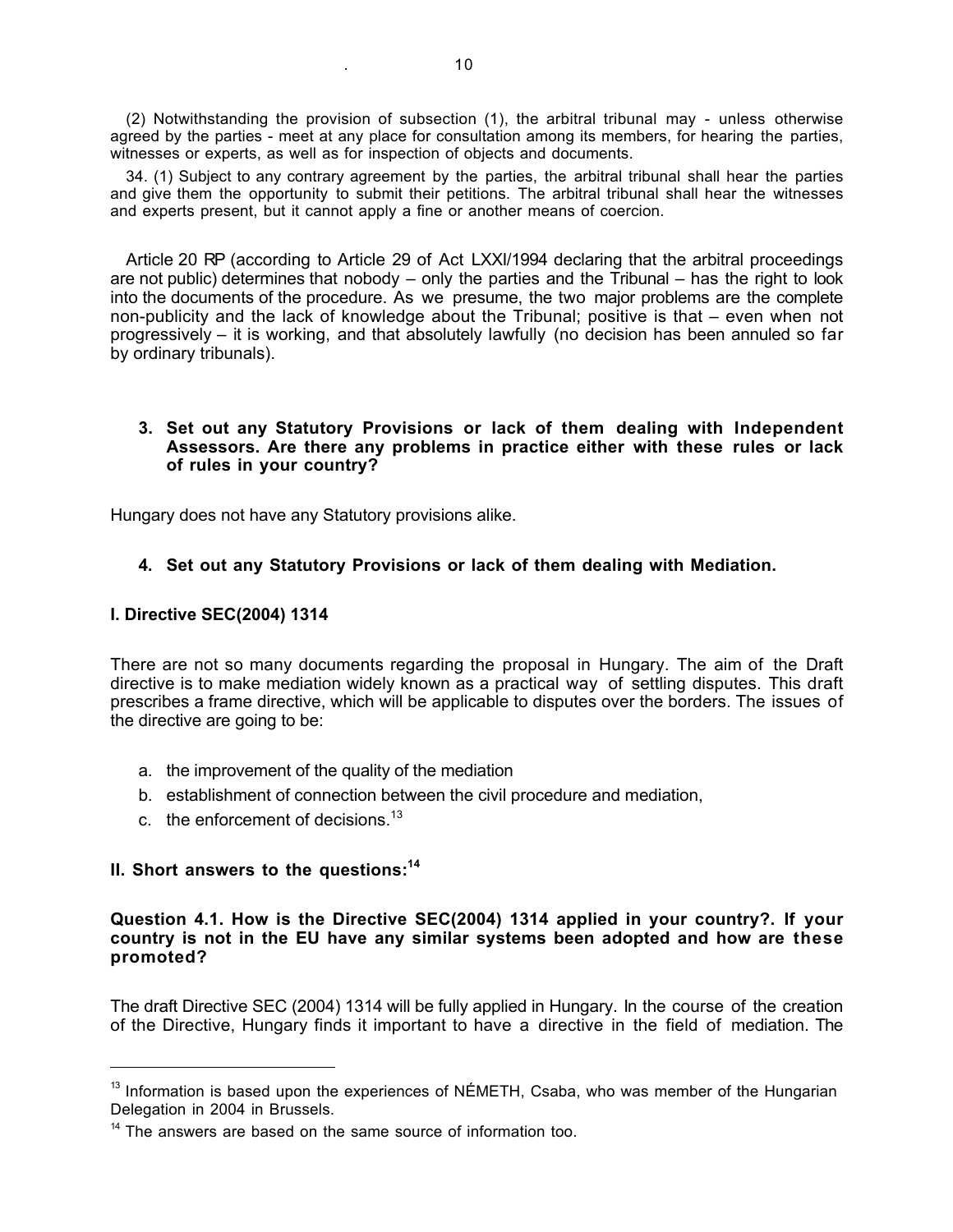unification of regulations is a good initiation of the EU. Hungary supports this draft directive and finds guarantee in the draft so that the mediation could be widely used in different countries.

#### **Question 4.2. It is noted that Denmark has opted out of the directive SEC(2004)1314 on Mediation and it would be interesting to know the reasons for this. Would any of the other countries have similar objection?**

The experts of Hungary does not have any information about the reason of the Danish opt out. Yet, the Holland view is known to them. Holland experts refuse the Draft because their recent system works so effective and satisfactory, they do not want to disturb it.

If countries have got any objection, it might comes from the existing feasible procedure systems, which they do not want to disturb.

#### **Question 4.3. Does your country have compulsory mediation and is this satisfactory?**

Compulsory mediation does not exist in Hungary. It is always voluntary. However, besides its voluntary nature, where mediation is usually applied like in the health system, education etc.; it is satisfactory.

In other areas, where mediation is not applied as a measure of settling disputes, the draft directive proposal should be applied:

*"The purpose of Article 3 is to ensure that the parties, as a general rule, consider the possibility of using mediation for solving the dispute. The parties retain the right to decide whether to actually have recourse to mediation or not, since the article does not introduce any obligation. However, the court shall have the right to oblige the parties to attend an information session on what mediation is all about, for example, in cases where the court considers that the dispute as such would be suitable for mediation but it appears that the parties reject this possibility due to a lack of knowledge of mediation. The provision of information sessions themselves is the responsibility of the Member States. While the proposed directive does not make mediation compulsory it does not exclude the possibility for Member States to provide for such rules, provided they do not impede on any of the parties' right to access to the judicial system, especially in cross-border situations." SEC(2004)1314*

**Question 4.4. Do you see any problems in your country intend on the enforcement of agreements reached by mediation? (This should not be a problem if the agreement is set up correctly either by an enforceable agreement or as an agreed judgment of the court).**

Mediation, where it is applied, in itself is very satisfactory and effective; in 90% of the cases the parties agree in case of mediation in the field of Labour Law. This information comes directly from Zoltán RÁCZ, Arbitrator registered in Industrial Relations Mediation and Arbitration Service (IRMAS) [MKDSZ].

**Questions 4.5. As regards admissibility of evidence of the details of the mediation and the mediator in the UK the mediation agreement provides for this. Article 6 brings these provisions into the statute. Do you see any problems with these provisions?**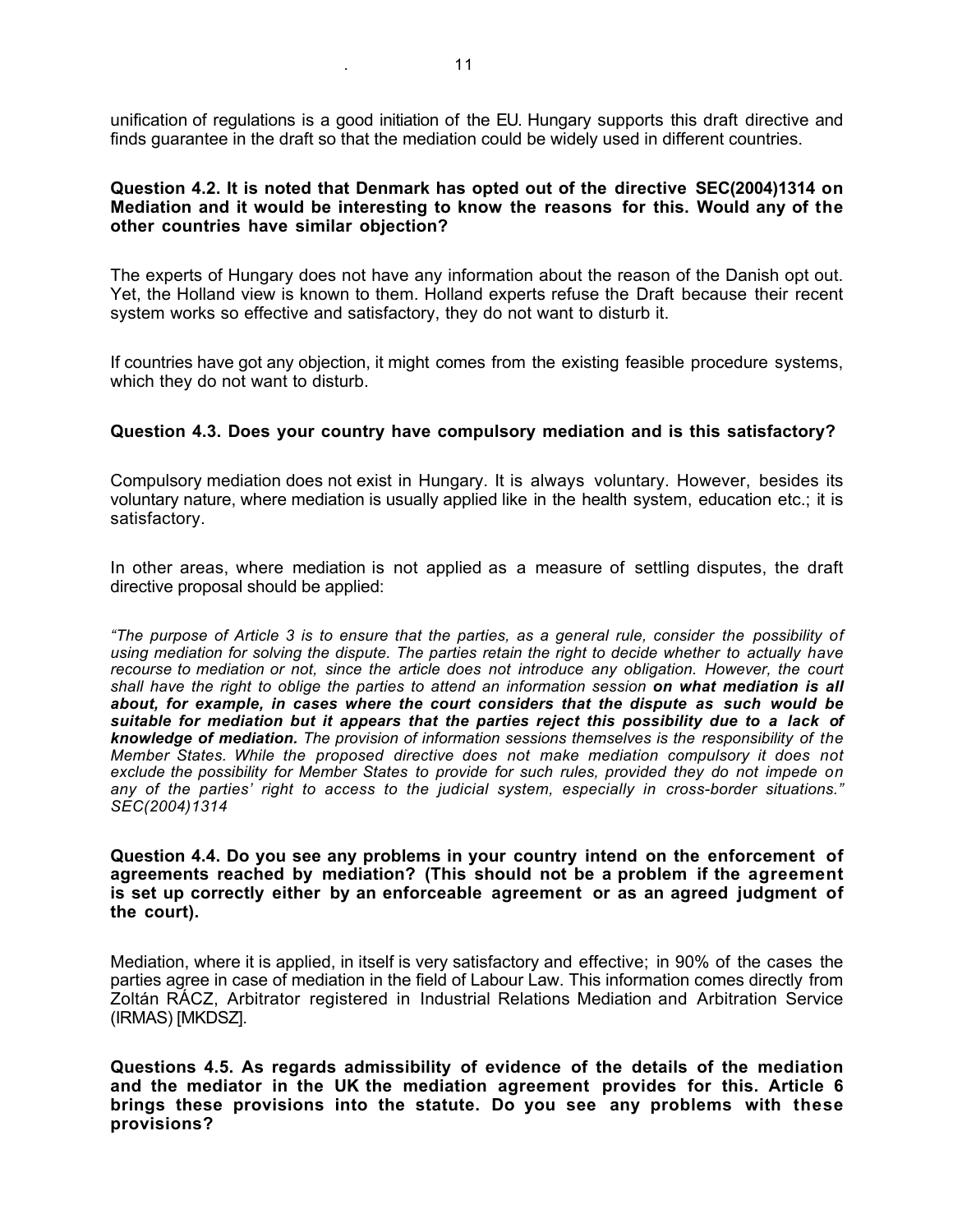#### **The essence of mediation is that it is "Without Prejudice" to any formal proceedings**.

#### "*Regarding Article 6, it must be stressed that the possibility for the parties to agree on the*

*confidentiality of the process belongs to the key advantages of mediation, and can be vital for the effectiveness of the process itself. There are however certain limits to which an agreement of the parties, and a commitment of the mediator, can effectively protect confidentiality. This is notably the case in subsequent judicial proceedings, where the court may not respect the agreement of confidentiality and consequently admit, for example, the mediator to be heard as a witness. This is due to the basic rule of civil procedure found in most Member States that any evidence may be brought forward by the parties, provided it is relevant for the case, and that persons called to testify are under an obligation to do so by law. While the parties may make use of contractual remedies in case one of them does not respect the confidentiality of the mediation this can be regarded as an insufficient sanction if the mediator is called as a witness by one of the parties. A further justification for such provisions is the need to provide a level playing field for mediators. Some mediators belong to regulated professions who are bound by professional secrecy, while others do not. This gives an unfair competitive advantage to the former group, and therefore calls for specific provisions to be introduced to protect certain aspects of the confidentiality of the process regardless of the profession of the mediator.*

*The protection of confidentiality outside any subsequent judicial proceedings does not call for a regulatory intervention. It is purely a question of a contractual rule, which would be made mandatory if it were to be laid down in law (possibly subject to if the parties have agreed otherwise), and there is not sufficient public interest to establish binding rules on this issue at Community level.*

*The article has been modeled upon the corresponding provision of the UNCITRAL model law on commercial conciliation, which not only provides a good model in itself but also allows for promoting consistency between different rules on mediation.*

#### *In particular, the construction chosen with an enumeration of specific points which are*

*covered by the confidentiality, instead of a more generic rule, is more appropriate having regard to the unregulated nature of mediation and the mediator. It should be recalled that the directive, and consequently this provision, only applies in civil matters and evidence from the mediator would therefore be admissible in criminal proceedings. An exception has been provided for as concerns the interpretation and enforcement of a settlement agreement. This may involve questions concerning the validity of the settlement agreement or its compliance with national law if enforceability is sought, and a court or authority seized with such questions must be able to rely on evidence from the mediator to make a proper assessment of the case.*

*Further exceptions for overriding considerations of public policy can be made, where the most important examples have been spelled out in the Article." SEC(2004)1314*

In this case there is a collision between the principle of confidentiality and of the principle of free use of evidence in the civil procedure.

Protection of confidentiality of the process; secrecy is an essence of Mediation. So, this principle must be respected in any cases. If not, then the mediation would undermine its role in the settlement of disputes. If there is a scope for the misuse of mediation and the information provided for in the course of the process, then the people can not be expected to apply for mediation. By the implementation of the Directive, this proposal must be laid down strictly in national law.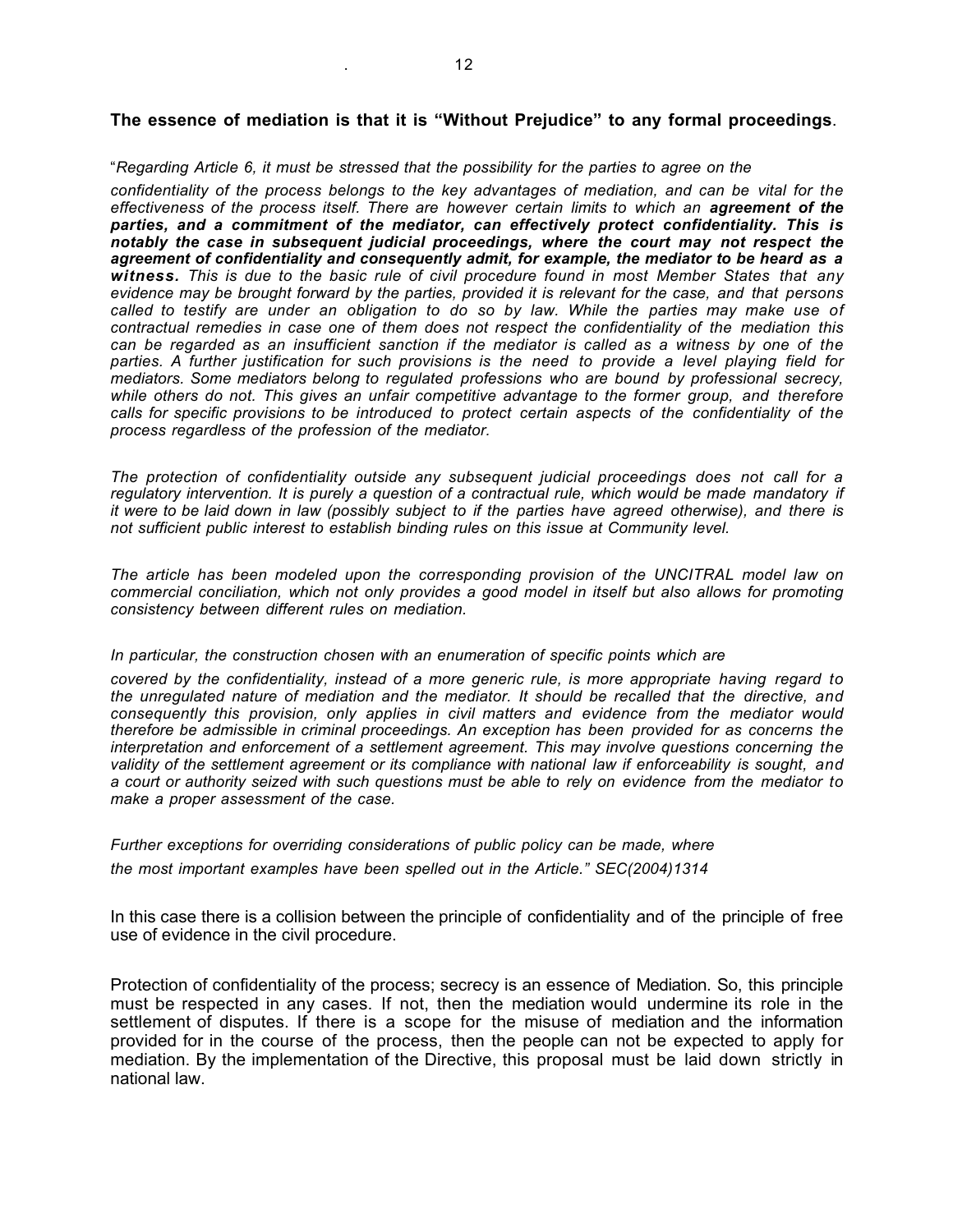Hungary supports the absolute confidentiality. Therefore, the Civil Procedure Code has laid down a new provision, in which the witness can refuse to make a statement if he/she has taken part in mediation as a mediator.

## **III. MEDIATION IN HUNGARY**

#### **1. Introduction**

At the Civil Court Review of the CEDR in 2000 Ian Walker of Russell Jones Walker said, that everybody only spoke about mediation. Everybody agrees that it is a good institution, but in fact, not many people gain experiences in this field. This saying is true nowadays as well. There are many misunderstandings about mediation. Though, mediation can always occur if conflict turns up. There are so many people who have been quarreling for a long time; and thy don not know about this possibility. Many attorneys think mediation as a process before the court; and they mistake the mediator for a judge.

The essence of mediation has been defined by Riskin in 1994:

"The essence of mediation is, that the parties can be "partners" again, and not by means of obligations, but by creating a new view about their relationship."

Mediation has got three fundamental factors, as we know: consensus, private nature, common reliance, *dominance of claims and interests*. This means that instead of the dominance of rights and obligations, because of the interests of the parties the solution of the conflict becomes reality. The mediation looks into the future, and it is important to the parties *to maintain the relationship.*

## **2. Mediation in agrarian Law**

Mediation is not used in agrarian disputes. There were people who tried to implement this way of settling disputes, but this initiation was not accepted.

#### **3. Economic, business mediation**

This kind of mediation is widely used in Hungary. It is a reasonable, effective, fast process, which is governed by Act LV of 2002. The aim is the conciliation of debates between undertakings and businesses. By means of mediation the trap of communication can be avoided. The most frequent disputes are in connection with the compensation and the guarantee.

## **4. Mediation in Labour Law15**

 $\overline{a}$ 

<sup>&</sup>lt;sup>15</sup> This part of the report is based upon the publications and lectures of RÁCZ, Zoltán, mediator in MKDSZ and associate professor at University of Miskolc:

<sup>-</sup>Lecture at the Jubilee of University of Miskolc, 9 Sept 1999, about the recent questions of the mediation.a

<sup>-</sup>Lecture at a conference organized by six trade unions on the occasion of the accession to the EU, 11 October 2000, about Labour law disputes.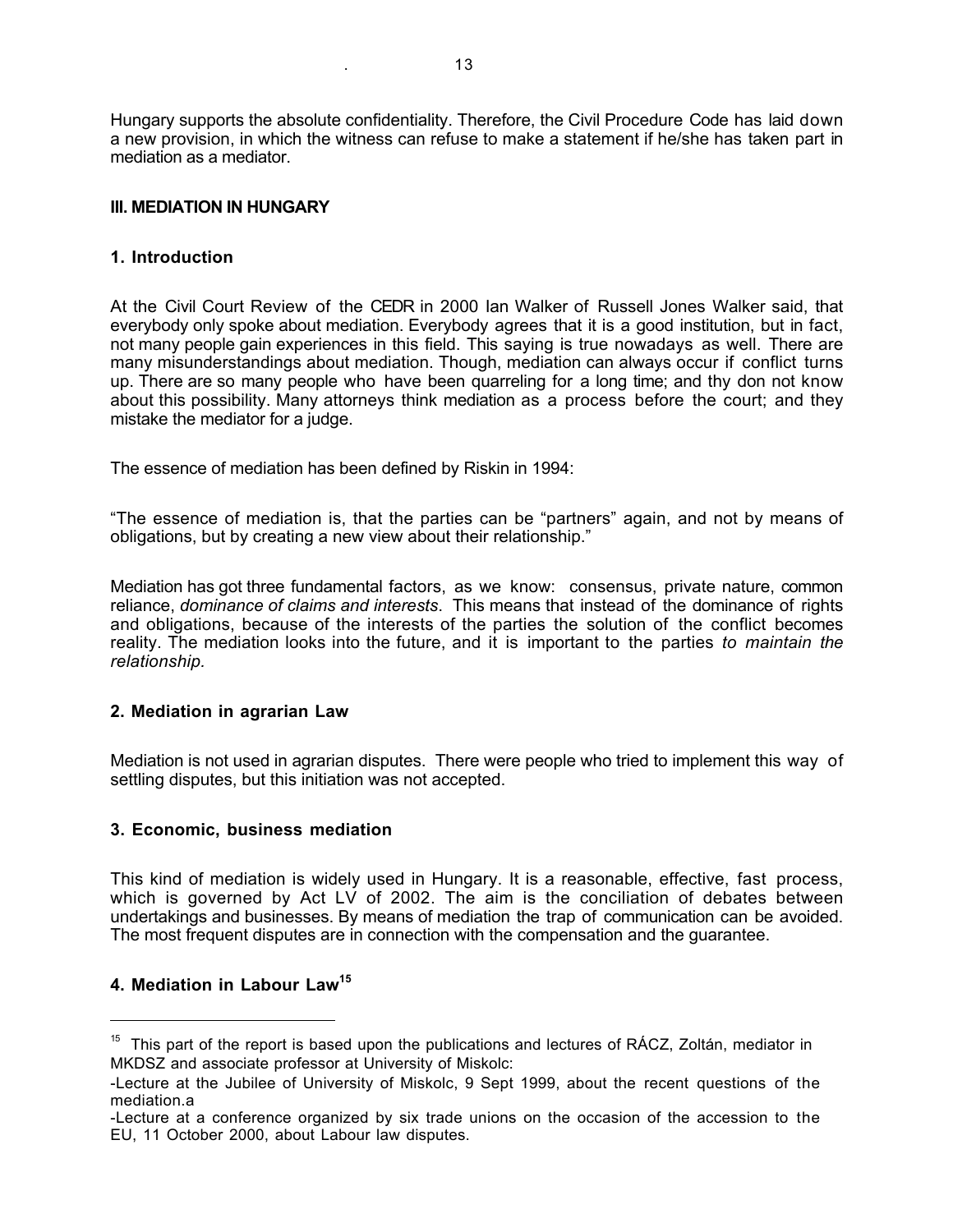Mediation is not compulsory in Hungary at all. It is a possibility to settle disputes. It appeared at the beginning of the '90s, after the transformation of regime in order to settle disputes in *labour law*. Since there are special rules concerning mediation in the health system, education system, protection of consumers and the public procurement. The Act LV of 2002 on the mediation came into effect in 2002 in order to ease the burden on the courts. Mediator can carry out this activity if he/she is registered in the mediators' list updated by the Ministry of Justice.**<sup>16</sup>**

In the following there are some details given about the **Industrial Relations Mediation and Arbitration Service (IRMAS) [MKDSZ] (hereinafter: the Service).**

Seat of the organisation is1051 Budapest, Roosevelt tér 7-8.

#### Leader of organisation is the Director

Mission of the Service: in order to promote the maintenance of social peace at the work place, sectoral and at intersectoral levels it shall participate in the effective settlement of interest disputes at the work places and in the resolution of conflicts as swiftly as possible; it should help develop the culture of industrial relations.

#### **Fundamental principles and values:**

 $\overline{a}$ 

a/ The utilisation of the Service is voluntary and depends on the free will of the disagreeing parties, except for the specific cases regulated in section 197. of the Labour Code. The guiding principle of the Service is that an external, neutral, independent party can efficiently and successfully participate in the settlement of the interest controversy between two other parties.

 b/ The Service with its activities contributes to the currently available methods for the settlement of labour disputes. The constitutional right to turn to a Trial Court is not violated by introducing the institution of arbitration.

c/ The mission of the Service: to help to make nationally accepted and widespread the forms of mediation and arbitration as new activities. This in practice mainly means that in case of labour controversies the most suitable, prepared and trained mediator or arbitrator is offered who best suits the needs of the parties.

d/ The mediators/arbitrators are independent, they do not take sides and they are not representatives of the parties. During their procedures they cannot receive orders and they are bound to keep in full secret every information they got access to during the performance of their activities, even after the finishing of the procedure. They have to formally declare in writing that they accept these conditions within eight days after they are listed in the register.

See also: TÓTH, Hilda: Succession on behalf of the employer in the course of the jurisdiction, Jubilee studies, Labour Administration, Labour Jurisdiction, Miskolc, Bíbor, 2002, p. 457-475.

<sup>-</sup>History of labour law disputes till the transformation of regime. Publicationes Universitatis Miskolciensis. Sectio Juridica et Politica Tomus XX/2., 2002. p. 613-643.

<sup>-</sup>Mediation as a process supporting the economy,. MicroCAD 2003. Section P. 99-105. o.

<sup>-</sup>New opportunities of lawyers according to the Act on Mediation, Advocat 2003/1.

<sup>&</sup>lt;sup>16</sup> See also: VARGA, Zoltán: Some cases of the Holland and Hungarian's employment contract's termination. Doktoranduszok Fóruma, Miskolc, Bíbor, 348-354.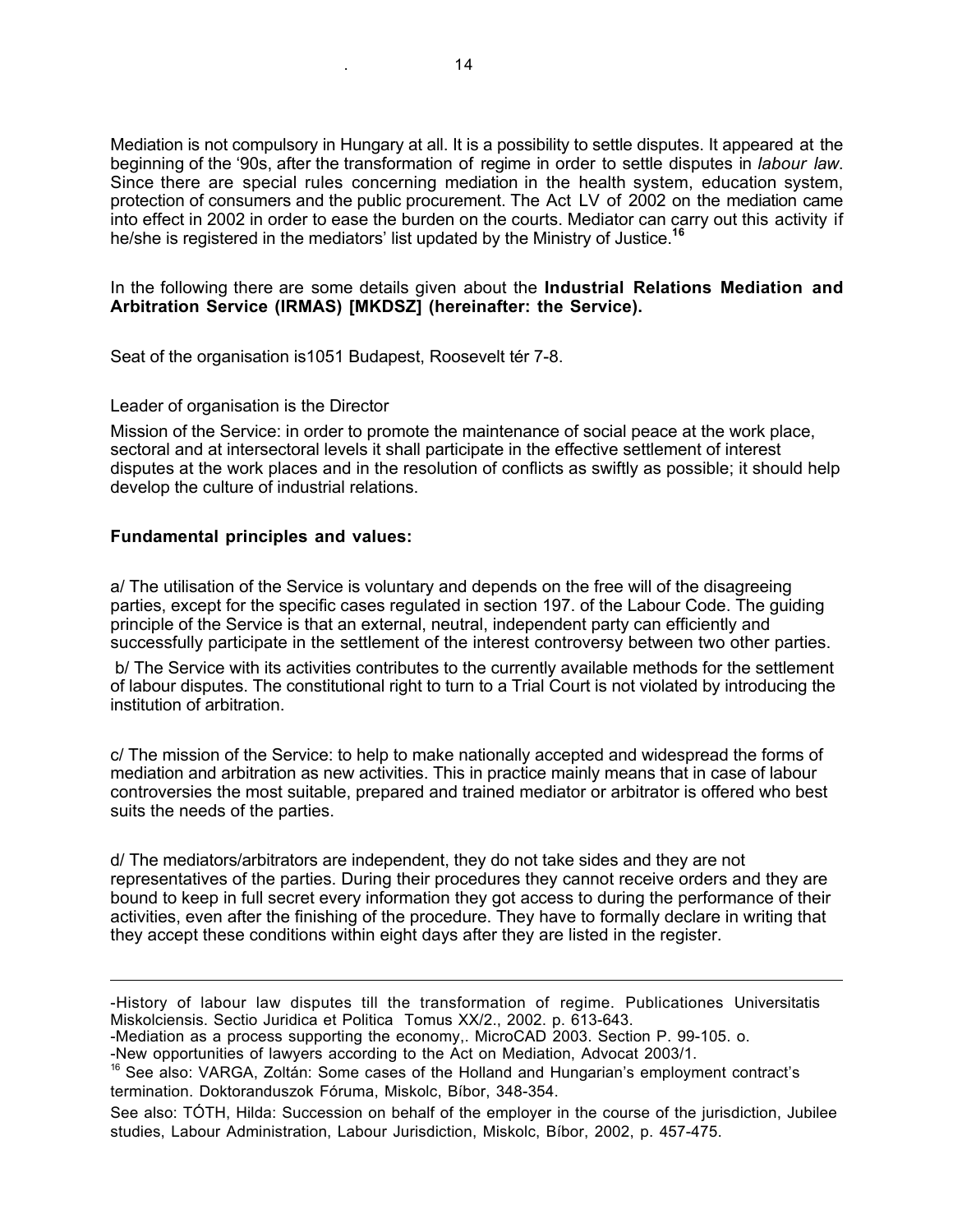e/ In the formation of the organisation and the operation of the Service - both at the time of its establishment and its continuous functioning - flexibility and cost-effectiveness are the determining principles.

f/ Social control over the operation of the Service is exercised through the National Conciliation Council, but without limiting the autonomy of the Service during its operational activity.

The activity of the Service: participating in the resolution of labour controversies, which can be in the form of mediation or arbitration. The Service can function as an institution for arbitration in a limited field only, i.e., in the cases specified in section 197. of the Labour Code (in these cases the Labour Code ordains a mandatory arbitration procedure), or, on the basis of a mutual agreement by the involved parties, according to section 196. of the Labour Code. Upon request, the Service provides professional advice in questions related to industrial relations, in order to prevent conflicts. The Service does not provide legal counselling. It arranges for the preparation, education and further training of the persons listed in the register.

#### **The Register of the Mediators/Arbitrators**

The compilation of the register

The activities of the Service are performed by the mediators and arbitrators who are listed in the register.

The procedural rules for the selection of the mediators/arbitrators are the following:

The National Conciliation Council issues a call for applications which includes the conditions that have to be met in order to get into the register (see Appendix I.).

The requirements that the mediators/arbitrators have to meet:

- -Hungarian nationality
- -certificate of clean police file, issued within the past 30 days
- -university or college degree
- -detailed CV with professional career
- -minimum five years of experience in the field of labour law and industrial relations
- -the applicant agrees to participate in the training organised by the Service
- -good skills and motivation in establishing contacts, co-operation and communication

-psychologically well-balanced personality.

Letters of reference and recommendation can be attached to the application. The applicant has to attach to the application a letter of intention by his/her employer - if there is any - in which the employer - who is in an employment relation (or in a legal relation identical to that) with the applicant - declares that s/he is willing to release the applicant from working place obligations for the time of mediation/arbitration unless the applicant has urgent responsibilities at his place of employment during that period.

The National Conciliation Council establishes a tripartite committee (hereinafter: the Committee) to evaluate the applications. The organisations in the National Conciliation Council can delegate 1 person each, while the government can delegate maximum 5 persons to the Committee. The work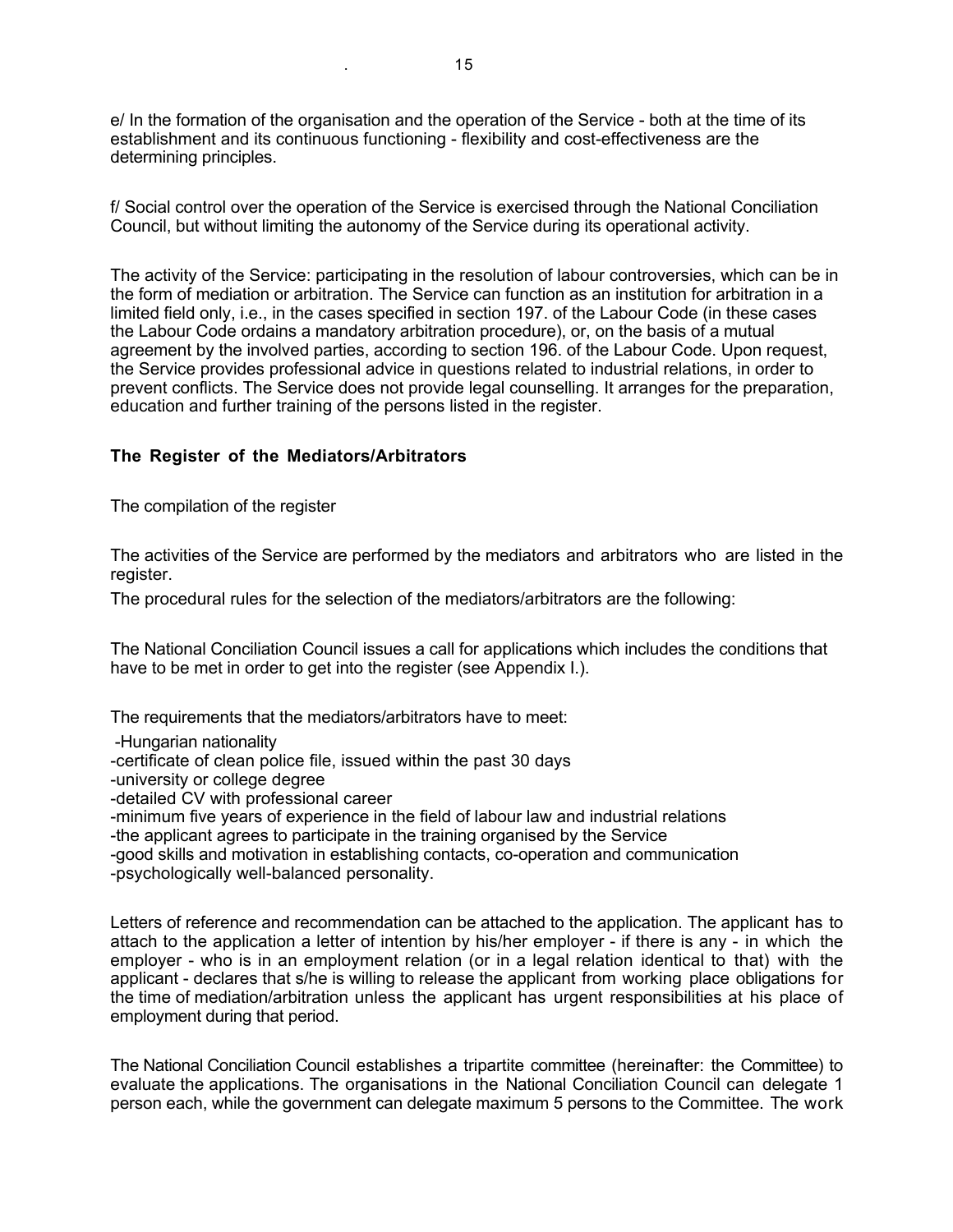of the Committee is made complete by a psychologist who functions as an adviser. Experts will help prepare the members of the Committee delegated by the National Conciliation Council.

The Committee decides after interviewing the applicant. Applicants who do not meet the requirements set forth in a./ do not qualify for the hearing. The director of the Service (or, in case the director is not appointed yet, the Secretariat of the National Conciliation Council) informs the applicant and the Committee if the application is not accepted. In order to enter an applicant into the register, a consensual decision is needed in which the three parties have on vote each. c./ The person who is listed in the register gives a statement in writing whether there is any profession, sector or region s/he would like to prefer or avoid. In this respect, the registered person can make the following statements:

-s/he is ready to work in any field (profession, sector, region),

-s/he is ready to work in any field (profession, sector, region), but has a preference for certain fields (which s/he specifies),

-s/he accepts only those fields s/he specifies,- s/he would like to avoid certain fields, and

-accepts those only in case of necessity,

-s/he does not accept certain fields.

The mediators and the arbitrators who get into the register are also separately put into a record file which is kept as a basic document in a separate dossier called Service File.

There are other important provisions regarding:

-General rules for starting the procedure of mediation or arbitration

-The duties of the mediator/arbitrator

-Preparing and training mediators/arbitrators

-Promotion of the public image of the Service (PR)

#### **5. Appeals**

#### **Following decisions of Tribunals and Arbitrators what are the basis of appeal to the courts in your country?**

The judgments are immediately in force and can be executed. Nevertheless, setting aside of the judgment (award) of the arbitral tribunal is possible. As Act LXXI/1994 determines:

54. Against the award of an arbitral tribunal no appeal may be lodged; only the setting aside of the award may be applied for at the court, for the reasons listed in Section 55.

55. (1) The party, furthermore the person who is affected by the award, may request, by a statement of claim within sixty days of the delivery to it of the award of the arbitral tribunal, the setting aside of the award by the court if

a) the party having concluded the arbitration contract had no legal capacity or capacity to act;

b) the arbitration agreement is not valid under the law to which the parties have subjected it, or failing any indication thereon under Hungarian law;

c) it was not given proper notice of the appointment of an arbitrator or of the arbitral proceedings, or was otherwise unable to present its case;